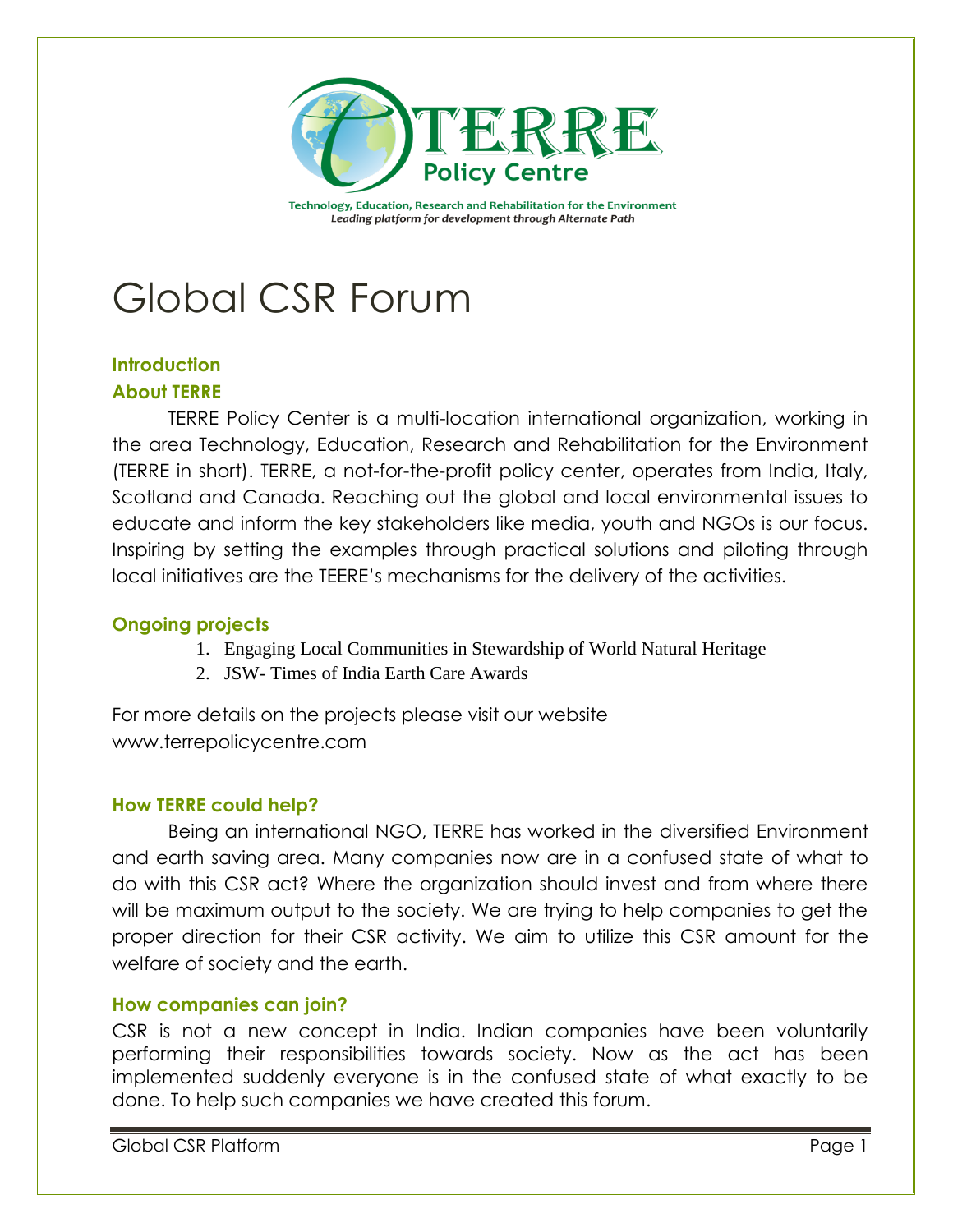In this forum companies can join the TERRE CSR Forum and avail different facilities. We aim at playing a role of connecting link between the companies and the NGOs.

# **CSR and SMEs**

# *What are SMEs?*

Micro, Small and Medium Enterprises (MSME) contribute nearly 8 percent of the country's GDP, 45 percent of the manufacturing output and 40 percent of the exports. They provide the largest share of employment after agriculture. They are the nurseries for entrepreneurship and innovation. They are widely dispersed across the country and produce a diverse range of products and services to meet the needs of the local markets, the global market and the national and international value chains.

Having such a great potential SMEs also contribute towards society. Generally the ideas in such companies are driven by personnel interests of the owner or the director. Every individual involves himself/herself into the social activities which are important according to him/her. As per the financial status they may face some limitations. At such moment we aim to help them to associate with like-minded people and have work which will practically impact on the society and will bring the change along with the satisfaction of giving back to the society.

Today in Pune there are more than 5000 NGOs working. Still one doesn't find the right NGO to work with. We aim to minimize this gap and help individual to find right NGO whom they can trust and associate to bring the change.

The quantum of finance available for CSR with individual SMEs is expected to be small. So to find the solution for this we can have clusters of all eligible companies in a specific geographical cluster, who individually as well as collectively impact the same community can pool their resources to create a sizeable CSR fund.

# **Collaboration has the following advantages:**

# **Reduces operational cost:**

Collaboration with NGOs who are already working in the sector will directly reduce operational cost.

# **Undertake long-term projects:**

There are many concerns and limitations for SMEs because of which they cannot take long-term projects. Collaboration will help them to overcome the limitations and perform well. One of the bit problems is uncertainty of CSR funds available everywhere. As we have cluster of companies this problem can be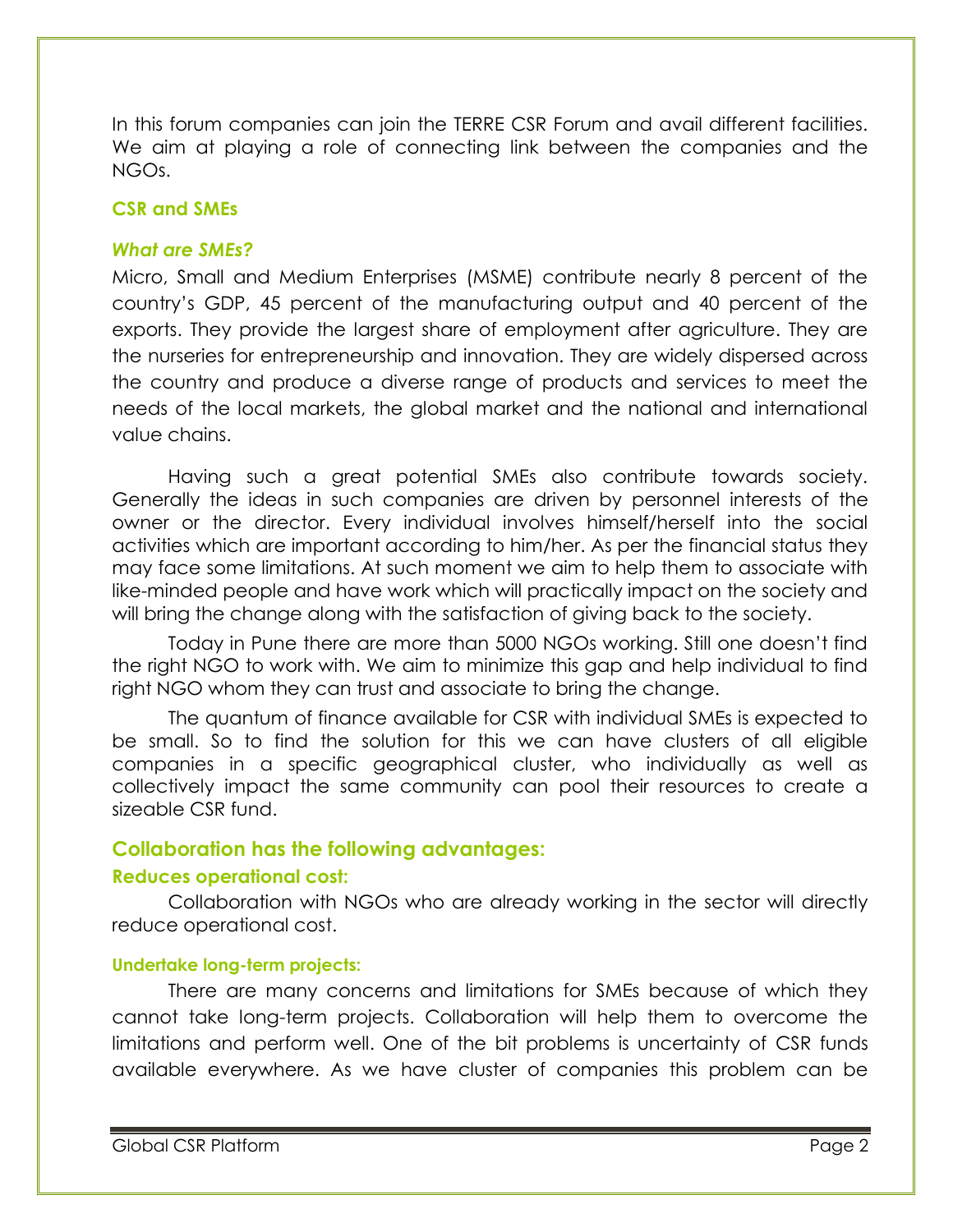balanced between the companies. As pooling resources will increase funds could be managed properly and forecasting can be done accordingly.

### **Learning from experiences:**

Every individual in the cluster will have his/her own experience about the subject which will be helpful for the project undertaken. Industries will also get the advice from the subject experts i.e. NGOs and other organizations.

We appeal all companies to join hands with us for a long term goal. We are trying to make a global platform for all the companies and NGOs where organizations with same mission can connect with each other and serve the society in a better way.

#### **Think Global Act Local**

TERRE works on the principle-"Think Global Act Local". As mentioned TERRE is an international NGO. International companies interested in investing in India will also be the partners for some of the project. In this way we will be able to manage funds and make the particular movement Global with the local Act. Such initiative will help companies to make international contacts.

#### **How NGOs can join?**

We appeal NGOs to join with us and get access to the worldwide companies who want to invest in CSR activities. This will be the open platform for NGOs to get connected to the world on one click. This initiative will help NGOs to find the right organizations which can help then in any ways.

# **Collaboration has the following advantages:**

#### **Focused working on projects**

In most of the cases work done by the NGO seems inefficient. The main reason being most of the time of NGO is spent searching grants or funds for the project. Collaboration with TERRE CSR forum will reduce the efforts of the NGOs made for searching funds and grants.

#### **Access to industries from varied demographics**

Exposure of national and international industries, government grants, and people with same interest at one place is the ideal platform for any NGO.

#### **Increased efficiency of projects**

Most of the projects are left half completed because of limited funds. Engaging with cluster of industries will help NGOs in better planning and also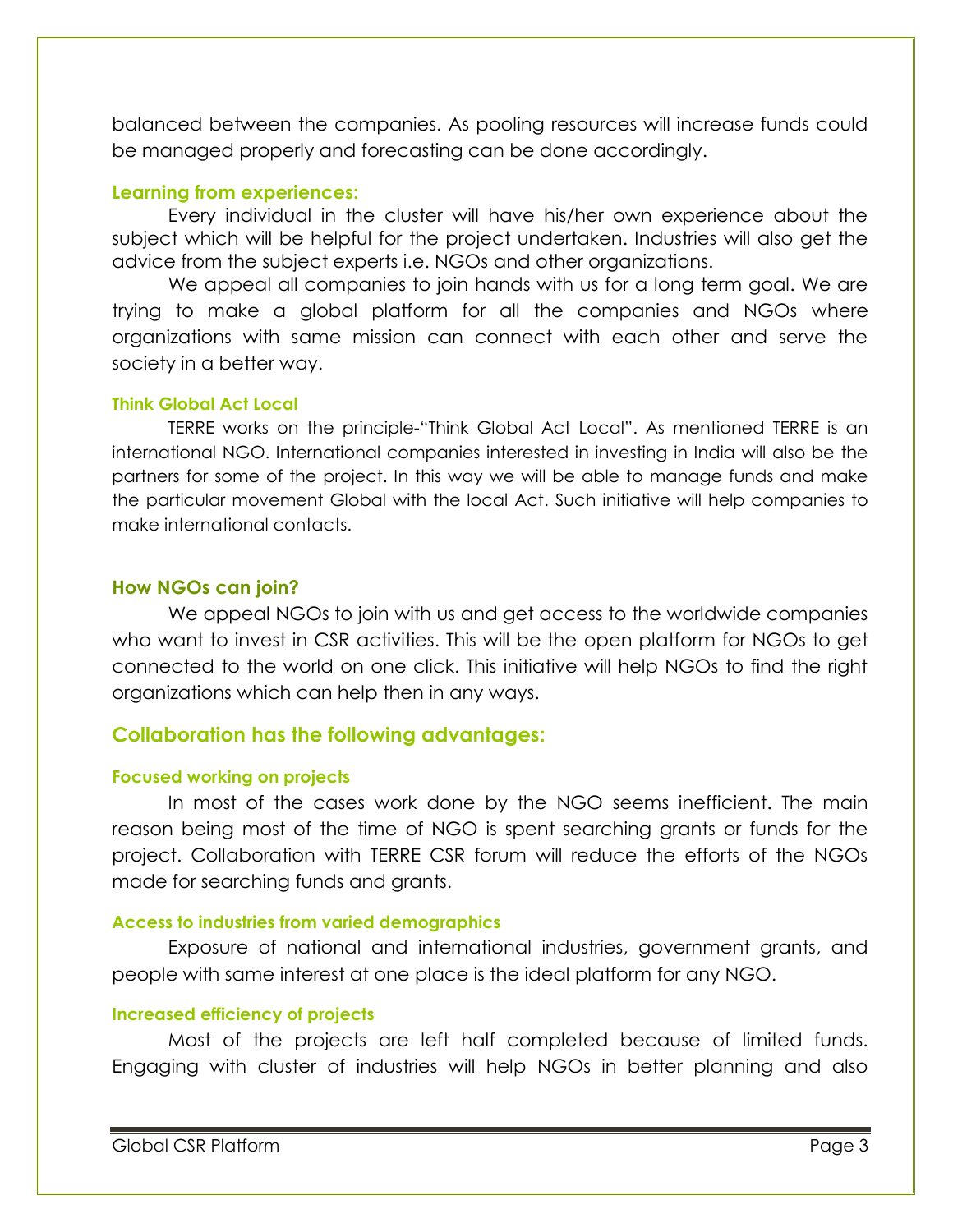executing the projects effectively. Flexibility of funds can be predicted and provisions can be planned accordingly.

#### **Benefits**

Benefits of this initiative to both companies and NGOs will be, they will get exposed to the world and this will help them to grow better. This will also help in the sustainable growth. All the money spent will be spent with some strategy which is essential for result oriented business.

# **Registration details**

# **Company registration**

- Registration fees: Rs. 10,000/-
- Things you will get with this registration:
	- o TERRE's NGO database
	- o Basic consultancy about CSR
	- o Proper guidance to chose the NGO

# **NGO registration**

- Registration fees: Rs. 5,000/-
- Things you will get with this registration:
	- o TERRE's Company database
	- o Basic consultancy about CSR
	- o Proper guidance to approach the companies